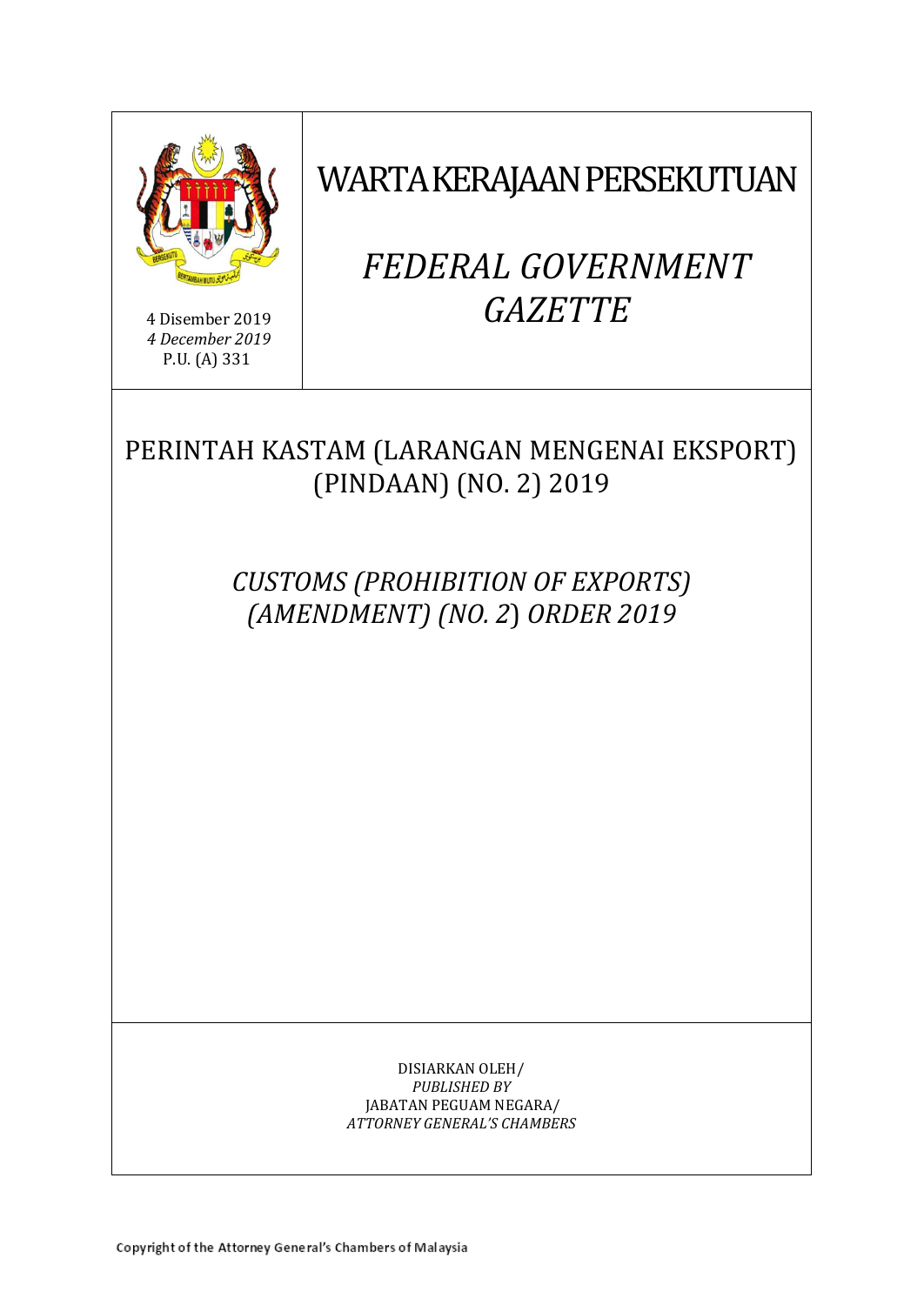#### AKTA KASTAM 1967

### PERINTAH KASTAM (LARANGAN MENGENAI EKSPORT) (PINDAAN) (NO. 2) 2019

PADA menjalankan kuasa yang diberikan oleh subseksyen 31(1) Akta Kastam 1967 [*Akta 235*], Menteri membuat perintah yang berikut:

#### **Nama dan permulaan kuat kuasa**

1. (1) Perintah ini bolehlah dinamakan **Perintah Kastam (Larangan Mengenai Eksport) (Pindaan) (No. 2) 2019**.

(2) Perintah ini mula berkuat kuasa pada 1 Januari 2020.

#### **Pindaan Jadual Ketiga**

2. Perintah Kastam (Larangan Mengenai Eksport) 2017 [*P.U. (A)102/2017*], dipinda dalam Jadual Ketiga, dalam Bahagian I —

*(a)* berhubung dengan butiran 25, dalam ruang (5), dengan menggantikan perkataan—

"For exportation from Peninsular Malaysia and Labuan:

Subject to inspection and approval by the Department of Malaysian Quarantine and Inspection Services (MAQIS)

For exportation from Sabah and Sarawak:

- (i) an export permit issued by or on behalf of the Director General of the Control of Paddy and Rice
- (ii) an export permit issued by or on behalf of the Director of Agriculture, Sabah or Sarawak under the Plant Quarantine Regulations 1981 (for paddy only)"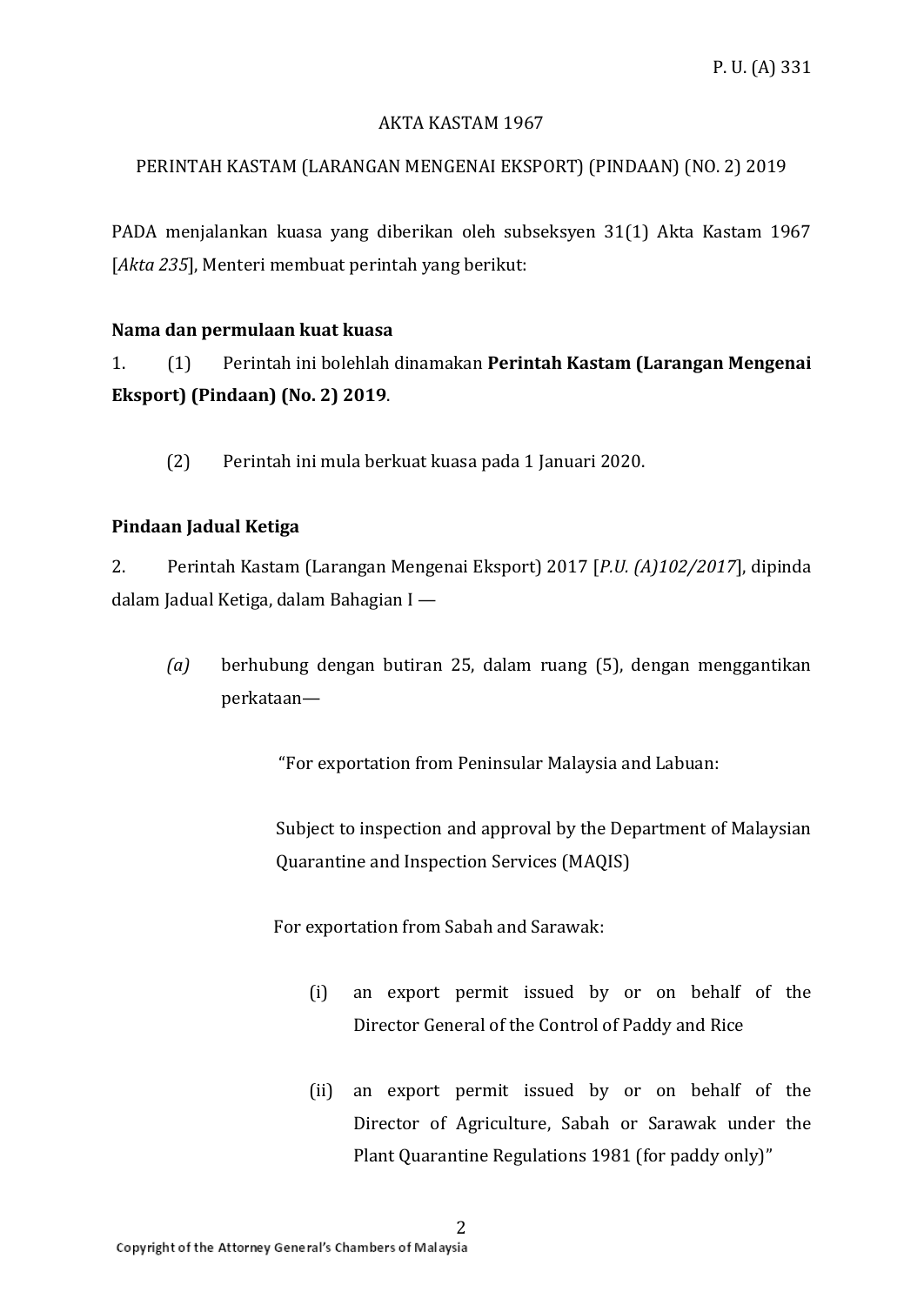dengan perkataan—

"For exportation from Peninsular Malaysia and Labuan:

- (i) an export permit issued by or on behalf of the Director General of the Control of Paddy and Rice
- (ii) subject to inspection and approval by the Department of Malaysian Quarantine and Inspection Services (MAQIS)

For exportation from Sabah and Sarawak:

- (i) an export permit issued by or on behalf of the Director General of the Control of Paddy and Rice
- (ii) subject to inspection and approval by the Department of Agriculture, Sabah or Sarawak"; dan
- *(b)* berhubung dengan butiran 26, dalam ruang (5), dengan menggantikan perkataan—

"For exportation from Peninsular Malaysia and Labuan:

Subject to inspection and approval by the Department of Malaysian Quarantine and Inspection Services (MAQIS)

For exportation from Sabah and Sarawak:

Subject to inspection and approval by the Department of Agriculture, Sabah or Sarawak"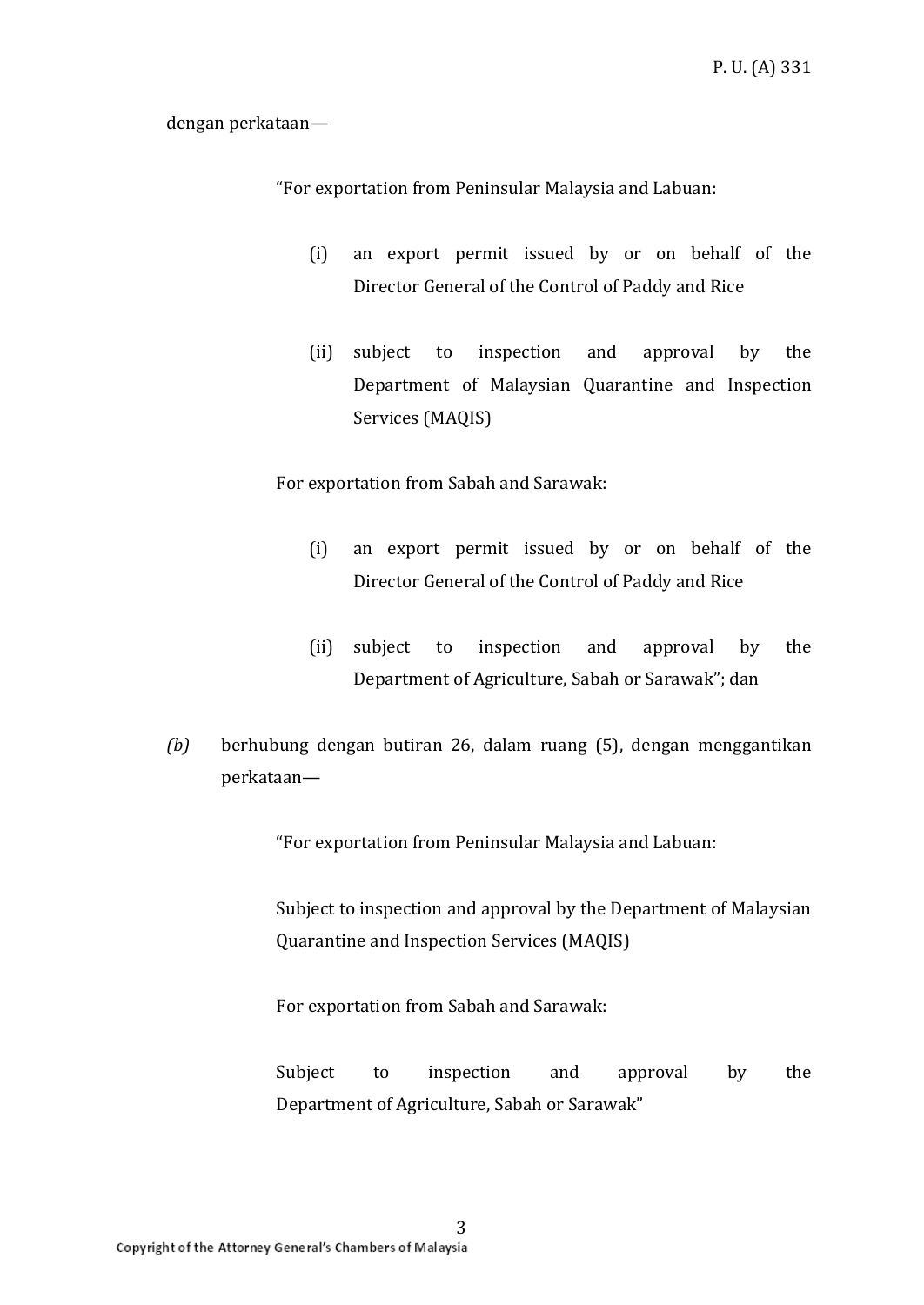dengan perkataan—

"For exportation from Peninsular Malaysia and Labuan:

- (i) an export permit issued by or on behalf of the Director General of the Control of Paddy and Rice
- (ii) subject to inspection and approval by the Department of Malaysian Quarantine and Inspection Services (MAQIS)

For exportation from Sabah and Sarawak:

- (i) an export permit issued by or on behalf of the Director General of the Control of Paddy and Rice
- (ii) subject to inspection and approval by the Department of Agriculture, Sabah or Sarawak".

Dibuat 27 November 2019 [SULIT KE.HT (96)669/15-36 Klt. 18 Sk. 53/(10); MOF.TAX(S)700-2/1/16 JLD.2(26); PN(PU2)338C/XXIX]

> LIM GUAN ENG *Menteri Kewangan*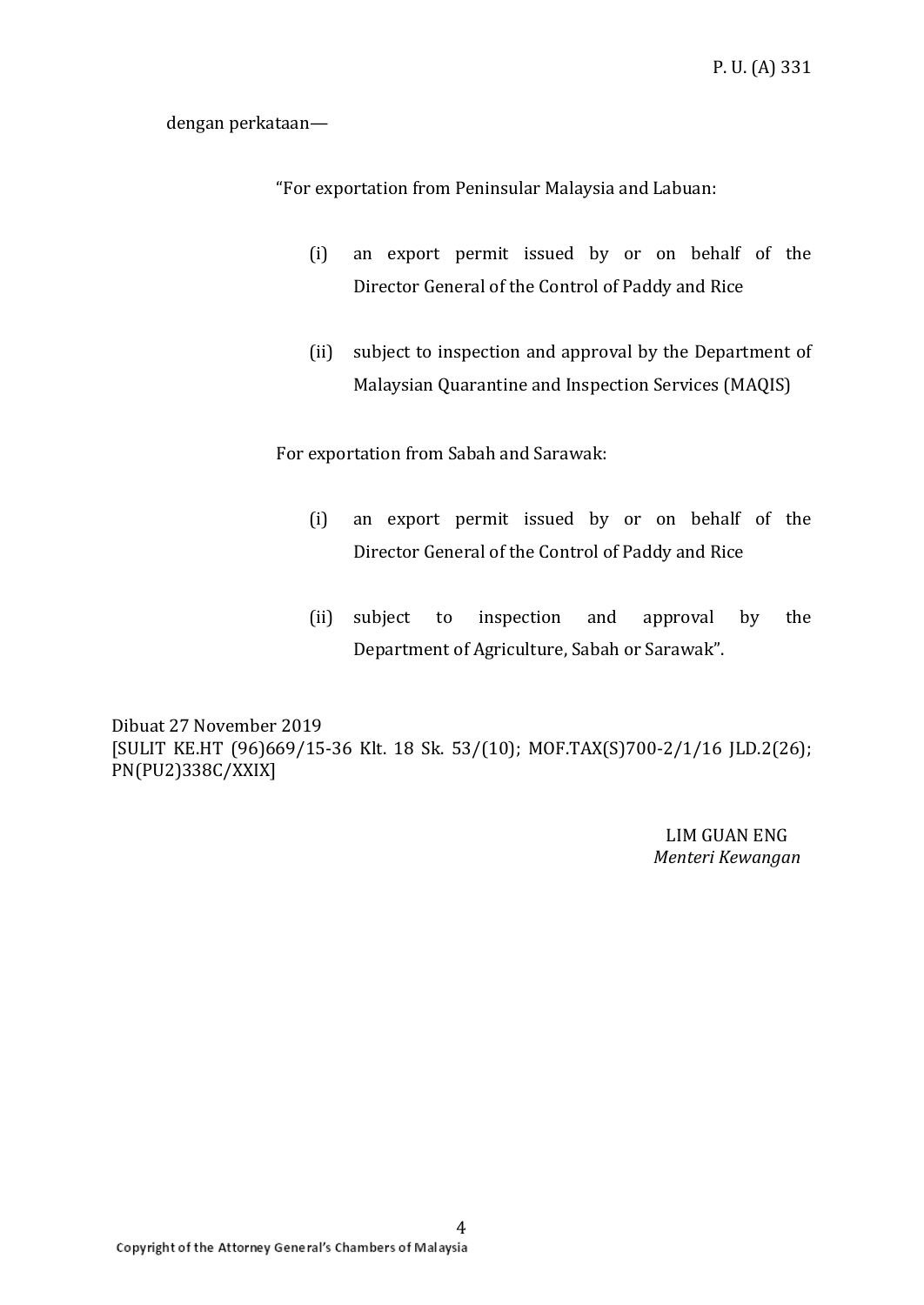#### CUSTOMS ACT 1967

# CUSTOMS (PROHIBITION OF EXPORTS) (AMENDMENT) (NO. 2) ORDER 2019

IN exercise of the powers conferred by subsection 31(1) of the Customs Act 1967 [*Act 235*], the Minister makes the following order:

#### **Citation and commencement**

1. (1) This order may be cited as the **Customs (Prohibition of Exports) (Amendment) (No. 2) Order 2019.**

(2) This Order comes into operation on 1 January 2020.

# **Amendment of Third Schedule**

2. The Customs (Prohibition of Exports) Order 2017 [*P.U. (A) 102/2017*], is amended in the Third Schedule, in Part I—

*(a)* in relation to item 25, in column (5), by substituting for the words—

"For exportation from Peninsular Malaysia and Labuan:

Subject to inspection and approval by the Department of Malaysian Quarantine and Inspection Services (MAQIS)

For exportation from Sabah and Sarawak:

- (i) an export permit issued by or on behalf of the Director General of the Control of Paddy and Rice
- (ii) an export permit issued by or on behalf of the Director of Agriculture, Sabah or Sarawak under the Plant Quarantine Regulations 1981 (for paddy only)"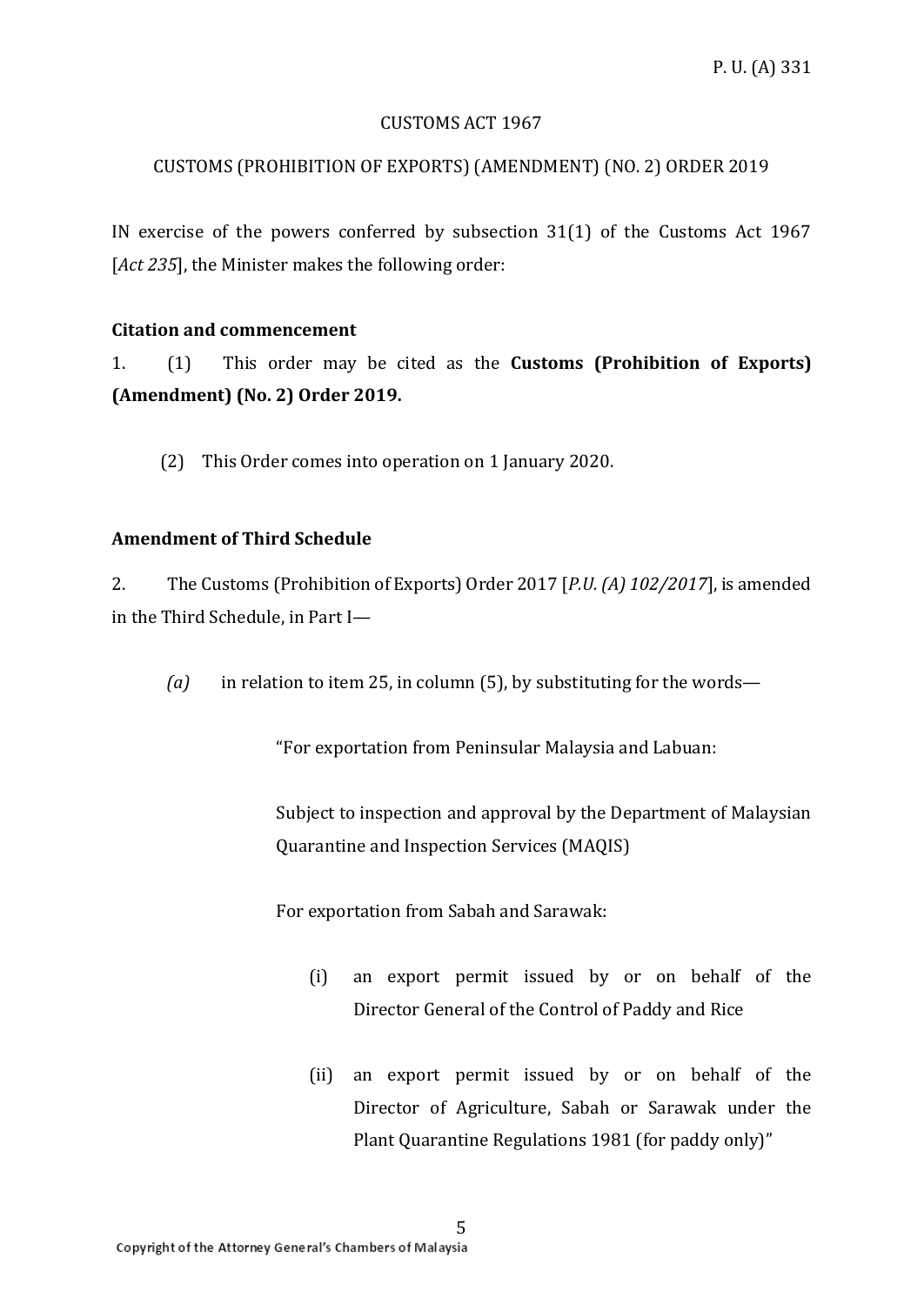the words—

"For exportation from Peninsular Malaysia and Labuan:

- (i) an export permit issued by or on behalf of the Director General of the Control of Paddy and Rice
- (ii) subject to inspection and approval by the Department of Malaysian Quarantine and Inspection Services (MAQIS)

For exportation from Sabah and Sarawak:

- (i) an export permit issued by or on behalf of the Director General of the Control of Paddy and Rice
- (ii) subject to inspection and approval by the Department of Agriculture, Sabah or Sarawak"; and
- *(b)* in relation to item 26, in column (5), by substituting for the words—

"For exportation from Peninsular Malaysia and Labuan:

Subject to inspection and approval by the Department of Malaysian Quarantine and Inspection Services (MAQIS)

For exportation from Sabah and Sarawak:

Subject to inspection and approval by the Department of Agriculture, Sabah or Sarawak"